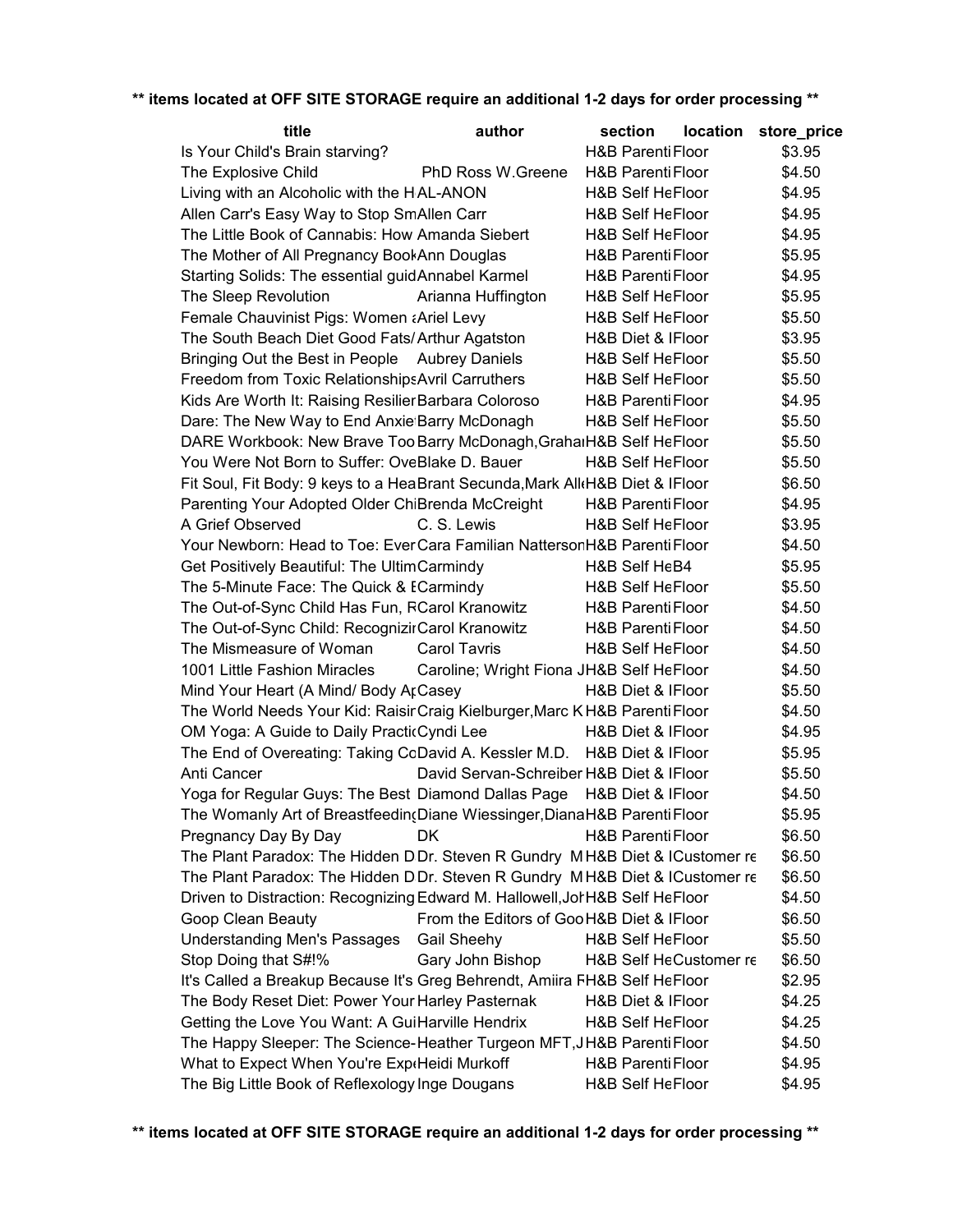## **\*\* items located at OFF SITE STORAGE require an additional 1-2 days for order processing \*\***

| Make Way for Winged Eros: WonJackie Rice                                     | <b>H&amp;B Self HeFloor</b>  | \$5.25 |
|------------------------------------------------------------------------------|------------------------------|--------|
| Sex, Puberty, and All That Stuff: AJacqui Bailey                             | H&B Parenti Floor            | \$4.50 |
| Prime Time: Love, health, sex, fitnJane Fonda                                | H&B Diet & IFloor            | \$5.50 |
| You'd Better Not Die or I'll Kill You Jane Heller                            | H&B Diet & IFloor            | \$4.95 |
| Resilient Woman: Weaving TogetIJane Reid Thompson                            | <b>H&amp;B Self HeFloor</b>  | \$4.95 |
| Parent Like It Matters: How to RaisJanice Johnson Dias PhH&B Parenti Floor   |                              | \$7.50 |
| The Gluten-Free Bible: The Thoro Jax Peters Lowell                           | H&B Diet & IFloor            | \$4.50 |
| Belly Laughs: The Naked Truth abJenny McCarthy                               | <b>H&amp;B Parenti Floor</b> | \$4.95 |
| Keys to Parenting Your Anxious CKatharina Manassis M.CH&B Parenti Floor      |                              | \$4.25 |
| Me to We: Finding Meaning in a NKielburger, Craig; KielbuH&B Self HeFloor    |                              | \$5.25 |
| The Indigo Children: The New Kid Lee Carroll, Jan Tober H&B Parenti Floor    |                              | \$5.95 |
| The Paleo Diet: Lose Weight and Loren Cordain                                | H&B Diet & IFloor            | \$4.50 |
| You Can Heal Your Life (Gift EditicLouise Hay                                | <b>H&amp;B Self HeFloor</b>  | \$5.25 |
| Green Babies, Sage Moms: The LLynda Fassa                                    | H&B Parenti Floor            | \$4.95 |
| A Woman's Book of Yoga: Embra Machelle M. Seibel, Hari H&B Diet & IFloor     |                              | \$5.50 |
| Anatomy of Exercise<br>Manocchia Pat                                         | H&B Diet & IFloor            | \$4.95 |
| The Subtle Art of Not Giving a F*cMark Manson                                | H&B Self HeCustomer re       | \$5.95 |
| Breathe: Yoga for Teens<br>Mary Kaye Chryssicas                              | H&B Diet & IFloor            | \$4.50 |
| The Grief Club: The Secret to GetIMelody Beattie                             | <b>H&amp;B Self HeFloor</b>  | \$4.25 |
|                                                                              | <b>H&amp;B Self HeFloor</b>  |        |
| Wake Up Happy: The Dream Big, Michael Strahan                                |                              | \$4.95 |
| Best Self: Be You, Only Better<br>Mike Bayer                                 | <b>H&amp;B Self HeFloor</b>  | \$6.50 |
| French Women Don't Get Fat: TheMireille Guiliano                             | H&B Diet & IFloor            | \$4.95 |
| French Women Don't Get Fat: The Mireille Guiliano                            | H&B Diet & IFloor            | \$4.95 |
| Yogaflows<br>Mohini Chatlani                                                 | H&B Diet & IFloor            | \$4.50 |
| Date Like a Man: What Men KnowMyreah Moore, Jodie GoH&B Self HeFloor         |                              | \$4.50 |
| Healthy Beginnings: Giving your b.Nan Schuurmans, Dr. VyH&B Parenti Floor    |                              | \$4.50 |
| Medical Myths That Can Kill You: Nancy L. Snyderman M.H&B Diet & IFloor      |                              | \$6.50 |
| The Happiness Equation: Want NoNeil Pasricha                                 | <b>H&amp;B Self HeFloor</b>  | \$6.50 |
| The Big Fat Surprise (Why Butter, Nina Teicholz                              | H&B Diet & IFloor            | \$5.95 |
| The Last Well Person: How to Sta Nortin M. Hadler                            | H&B Diet & IFloor            | \$5.95 |
| The Man Who Mistook His Wife Folliver Sacks                                  | <b>H&amp;B Self HeFloor</b>  | \$4.95 |
| What Happened to You?: ConversOprah Winfrey, Bruce D. H&B Self HeCustomer re |                              | \$6.50 |
| Look Good And Feel Good Tips (3Parragon Books                                | <b>H&amp;B Self HeFloor</b>  | \$3.95 |
| Patricia Gallimore's Organic Year: Patricia Gallimore                        | H&B Diet & IFloor            | \$4.50 |
| Yoga For Every Body: Simple rout Paul Harvey                                 | H&B Diet & IFloor            | \$5.50 |
| Presto!: How I Made Over 100 PoiPenn Jillette                                | H&B Diet & IFloor            | \$4.50 |
| <b>Turning Grief Into Gratitude</b><br>Reuven P. Bulka                       | <b>H&amp;B Self HeFloor</b>  | \$4.50 |
| Don't Sweat the Small Stuff and It'Richard Carlson                           | <b>H&amp;B Self HeFloor</b>  | \$3.25 |
| What About the Big Stuff?: Findin(Richard Carlson                            | <b>H&amp;B Self HeFloor</b>  | \$6.50 |
| The Paleo Solution: The Original I Robb Wolf                                 | H&B Diet & IFloor            | \$6.25 |
| Women Who Love Too Much: WhRobin Norwood                                     | <b>H&amp;B Self HeFloor</b>  | \$4.50 |
| The Opposable Mind: How Succe: Roger L. Martin                               | <b>H&amp;B Self HeFloor</b>  | \$3.95 |
| Yoga Manual<br>Rosemary Lesser                                               | H&B Diet & IFloor            | \$7.63 |
| Taking Charge of ADHD: The ConRussell A. Barkley                             | <b>H&amp;B Parenti Floor</b> | \$5.95 |
| Building Social Relationships: A S Scott Bellini                             | <b>H&amp;B Parenti Floor</b> | \$4.95 |
|                                                                              | <b>H&amp;B Parenti Floor</b> | \$4.50 |
| Parenting Your Out-of-Control TeeScott P. Sells                              |                              |        |
| The 6 Most Important Decisions Y Sean Covey                                  | H&B Self HeFloor             | \$5.50 |

**\*\* items located at OFF SITE STORAGE require an additional 1-2 days for order processing \*\***